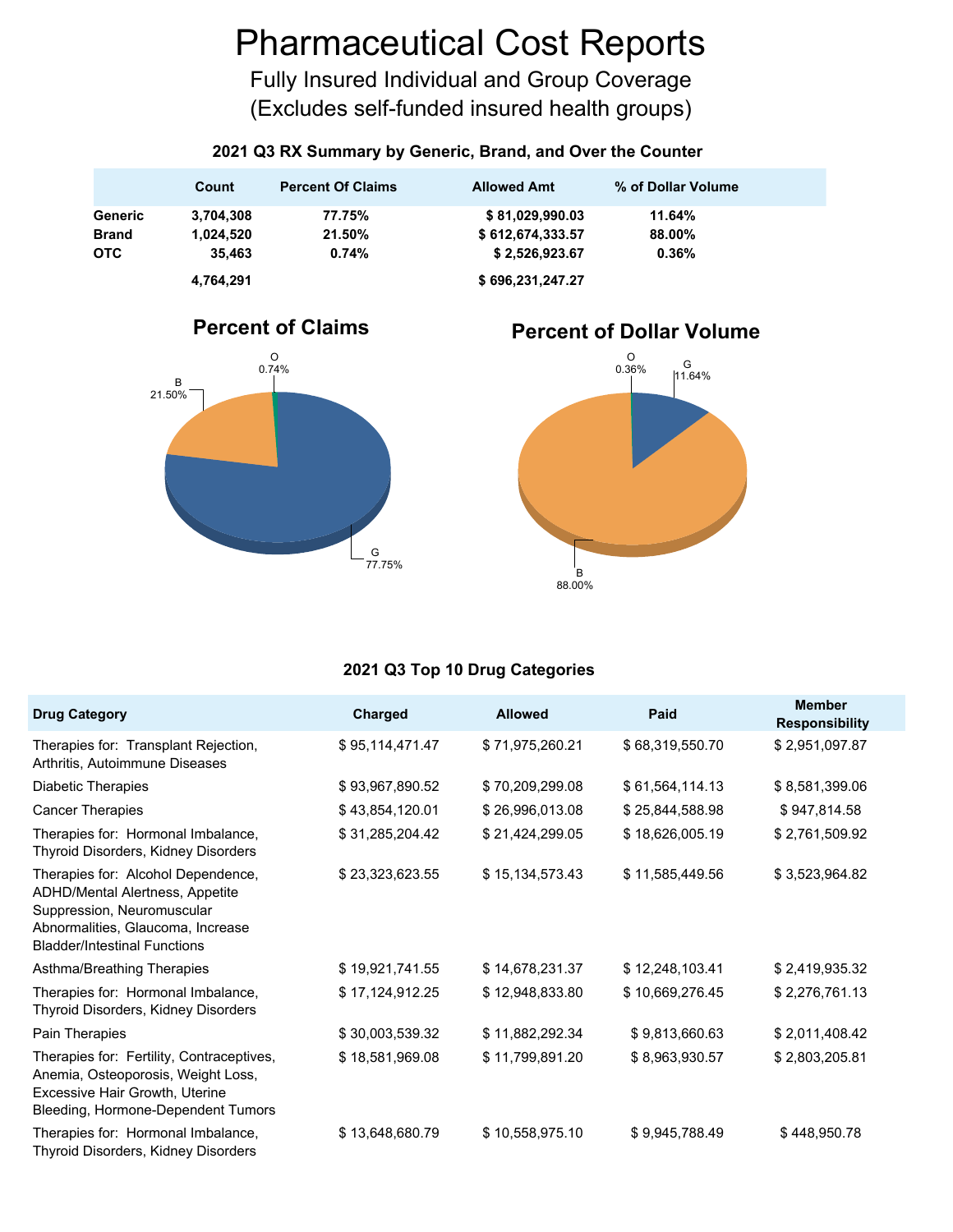#### **2021 Q3 Top 30 Drugs by Average Dollar Volume \***

| <b>Trade Name</b>                                              |                | Average<br>Day | Average     | Average        | Average     | Average<br><b>Member</b> |
|----------------------------------------------------------------|----------------|----------------|-------------|----------------|-------------|--------------------------|
|                                                                | <b>RX Type</b> | <b>Supply</b>  | Charged     | <b>Allowed</b> | Paid        | <b>Responsibility</b>    |
| HAEGARDA C1 ESTERASE<br><b>INHIBITOR</b><br>SUBCUTANEOUS HUMAN | <b>BRAND</b>   | 28             | \$84,701.20 | \$58,602.44    | \$57,995.73 | \$206.71                 |
| <b>KORLYM</b>                                                  | <b>BRAND</b>   | 30             | \$45,393.71 | \$45,393.71    | \$45,082.16 | \$311.55                 |
| ADVATE                                                         | <b>BRAND</b>   | 28             | \$84,016.73 | \$37,308.54    | \$36,994.91 | \$253.94                 |
| <b>HEMLIBRA</b>                                                | <b>BRAND</b>   | 28             | \$57,850.11 | \$32,259.27    | \$32,037.97 | \$166.32                 |
| <b>FIRAZYR</b>                                                 | <b>BRAND</b>   | 12             | \$41,134.26 | \$33,471.45    | \$28,076.45 | \$5,395.00               |
| ORENITRAM                                                      | <b>BRAND</b>   | 30             | \$45,901.80 | \$25,845.44    | \$25,745.44 | \$100.00                 |
| <b>TRIKAFTA</b>                                                | <b>BRAND</b>   | 27             | \$29,317.21 | \$24,498.17    | \$24,235.37 | \$252.81                 |
| KALYDECO                                                       | <b>BRAND</b>   | 28             | \$27,809.83 | \$23,493.78    | \$23,294.52 | \$199.26                 |
| SYMDEKO                                                        | <b>BRAND</b>   | 28             | \$28,928.94 | \$22,250.91    | \$22,101.28 | \$94.79                  |
| EPCLUSA                                                        | <b>BRAND</b>   | 28             | \$28,067.16 | \$22,375.66    | \$21,930.73 | \$444.94                 |
| ORKAMBI                                                        | <b>BRAND</b>   | 28             | \$25,103.08 | \$21,023.25    | \$20,871.27 | \$50.14                  |
| VYNDAMAX                                                       | <b>BRAND</b>   | 25             | \$25,573.22 | \$20,972.49    | \$20,832.68 | \$139.81                 |
| STELARA                                                        | <b>BRAND</b>   | 38             | \$26,284.69 | \$21,316.00    | \$20,652.34 | \$345.14                 |
| <b>RETEVMO</b>                                                 | <b>BRAND</b>   | 30             | \$26,862.40 | \$20,607.83    | \$20,607.83 | \$ -                     |
| <b>TUKYSA</b>                                                  | <b>BRAND</b>   | 30             | \$27,156.42 | \$20,167.72    | \$20,150.03 | \$17.69                  |
| <b>UPTRAVI</b>                                                 | <b>BRAND</b>   | 30             | \$34,407.87 | \$19,473.80    | \$19,456.21 | \$17.59                  |
| PALYNZIQ                                                       | <b>BRAND</b>   | 28             | \$22,779.48 | \$19,597.80    | \$19,132.93 | \$464.87                 |
| <b>TYVASO</b>                                                  | <b>BRAND</b>   | 28             | \$27,756.14 | \$19,154.70    | \$19,035.47 | \$85.19                  |
| CABOMETYX                                                      | <b>BRAND</b>   | 23             | \$22,569.65 | \$18,981.02    | \$18,980.66 | \$0.36                   |
| REMODULIN                                                      | <b>BRAND</b>   | 22             | \$47,039.29 | \$23,376.50    | \$18,714.77 | \$4,661.73               |
| POMALYST                                                       | <b>BRAND</b>   | 27             | \$22,306.55 | \$17,821.30    | \$17,691.78 | \$94.81                  |
| SKYRIZI                                                        | <b>BRAND</b>   | 42             | \$21,064.70 | \$17,640.20    | \$16,938.94 | \$573.63                 |
| REVLIMID                                                       | <b>BRAND</b>   | 26             | \$20,990.51 | \$16,831.02    | \$16,374.20 | \$325.85                 |
| <b>RUBRACA</b>                                                 | <b>BRAND</b>   | 30             | \$29,928.61 | \$16,592.06    | \$16,231.18 | \$360.88                 |
| KUVAN                                                          | <b>BRAND</b>   | 30             | \$19,474.97 | \$16,970.71    | \$15,852.38 | \$579.87                 |
| <b>JYNARQUE</b>                                                | <b>BRAND</b>   | 27             | \$19,425.21 | \$15,633.02    | \$15,426.40 | \$204.67                 |
| PROMACTA                                                       | <b>BRAND</b>   | 29             | \$18,123.08 | \$15,127.51    | \$14,949.85 | \$175.28                 |
| <b>INLYTA</b>                                                  | <b>BRAND</b>   | 30             | \$19,815.30 | \$15,776.40    | \$14,887.59 | \$108.87                 |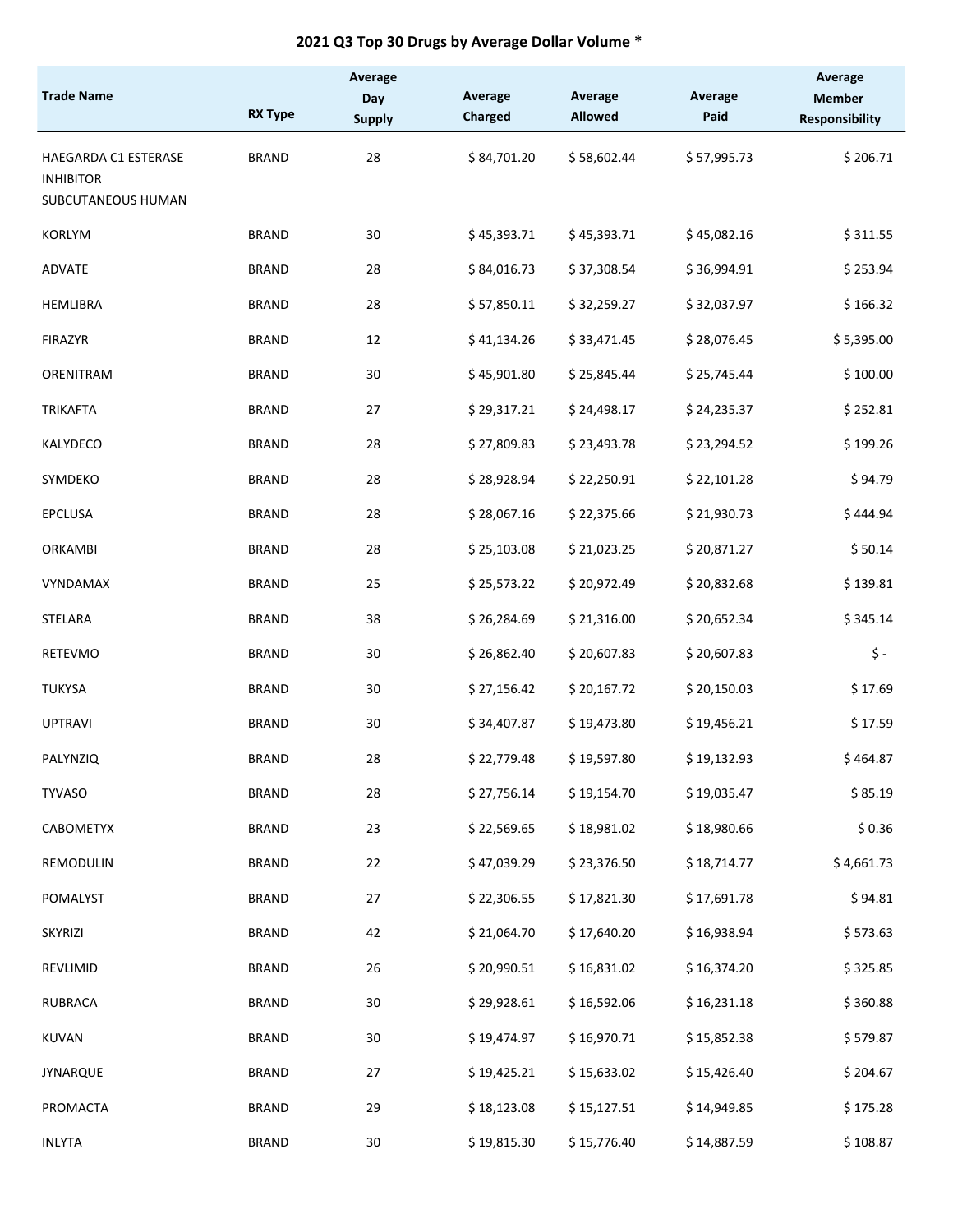| XYREM    | <b>BRAND</b> | 29 | \$16.951.64 | \$ 15.302.44 | \$14.747.10  | \$555.34 |
|----------|--------------|----|-------------|--------------|--------------|----------|
| AFINITOR | <b>BRAND</b> | 25 | \$18.937.12 | \$ 14.695.88 | \$ 14.693.45 | \$ 2.44  |

\*To be included in this table, at least 20 prescriptions for the drug must exist in the database.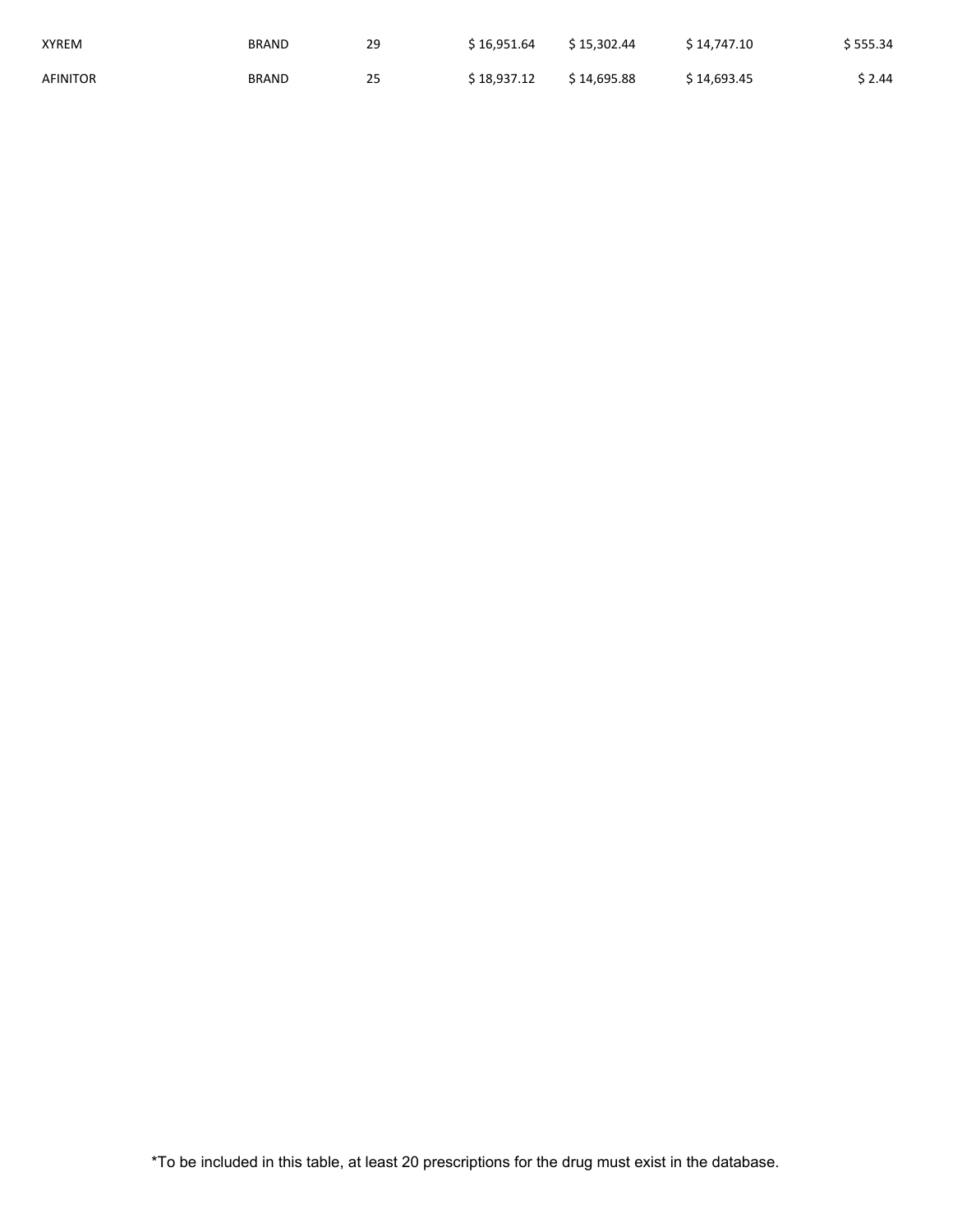#### **2021 Q3 Top 30 Drugs by Total Dollar Volume \***

| <b>TradeName</b>     | <b>RX Type</b> | <b>Total</b><br>Charged | <b>Total</b><br><b>Allowed</b> | <b>Total</b><br>Paid | <b>Total Member</b><br><b>Responsibility</b> |
|----------------------|----------------|-------------------------|--------------------------------|----------------------|----------------------------------------------|
| <b>HUMIRA</b>        | <b>BRAND</b>   | \$82,059,687.41         | \$66,335,166.82                | \$62,698,491.01      | \$3,203,071.94                               |
| <b>STELARA</b>       | <b>BRAND</b>   | \$37,271,694.97         | \$30,226,083.71                | \$29,285,015.08      | \$489,411.56                                 |
| ATORVASTATIN CALCIUM | <b>GENERIC</b> | \$22,246,185.92         | \$1,097,897.16                 | \$359,548.43         | \$738,376.80                                 |
| <b>ENBREL</b>        | <b>BRAND</b>   | \$19,745,431.65         | \$16,136,433.50                | \$15,096,135.90      | \$1,022,921.54                               |
| <b>OZEMPIC</b>       | <b>BRAND</b>   | \$16,111,947.50         | \$12,825,403.99                | \$11,545,326.28      | \$1,270,333.53                               |
| <b>NORDITROPIN</b>   | <b>BRAND</b>   | \$15,930,385.89         | \$12,330,742.52                | \$11,742,512.39      | \$558,396.67                                 |
| <b>TRIKAFTA</b>      | <b>BRAND</b>   | \$14,424,068.97         | \$12,053,097.84                | \$11,923,804.25      | \$124,380.87                                 |
| <b>TRULICITY</b>     | <b>BRAND</b>   | \$14,323,507.67         | \$11,057,383.70                | \$9,849,847.74       | \$1,207,933.66                               |
| <b>VYVANSE</b>       | <b>BRAND</b>   | \$13,669,282.69         | \$10,822,774.68                | \$8,328,975.47       | \$2,475,047.71                               |
| <b>OTEZLA</b>        | <b>BRAND</b>   | \$12,709,797.92         | \$10,503,701.96                | \$9,288,502.10       | \$935,600.53                                 |
| <b>COSENTYX</b>      | <b>BRAND</b>   | \$12,705,996.27         | \$10,198,470.77                | \$9,468,479.35       | \$638,815.47                                 |
| <b>DUPIXENT</b>      | <b>BRAND</b>   | \$12,483,654.19         | \$10,129,550.36                | \$8,769,723.19       | \$1,170,465.63                               |
| ARIPIPRAZOLE         | <b>GENERIC</b> | \$12,229,030.96         | \$331,824.90                   | \$167,261.24         | \$164,778.28                                 |
| OMEPRAZOLE           | <b>GENERIC</b> | \$12,188,579.40         | \$561,194.25                   | \$79,347.95          | \$481,333.71                                 |
| <b>BIKTARVY</b>      | <b>BRAND</b>   | \$11,937,955.56         | \$9,818,496.95                 | \$8,190,043.78       | \$1,628,153.17                               |
| ROSUVASTATIN CALCIUM | <b>GENERIC</b> | \$11,753,221.11         | \$479,105.19                   | \$196,543.98         | \$282,594.53                                 |
| <b>JARDIANCE</b>     | <b>BRAND</b>   | \$11,442,776.93         | \$9,053,375.54                 | \$7,883,381.79       | \$1,169,494.04                               |
| <b>NOVOLOG</b>       | <b>BRAND</b>   | \$10,994,641.75         | \$8,232,556.38                 | \$7,425,306.59       | \$768,821.73                                 |
| <b>ELIQUIS</b>       | <b>BRAND</b>   | \$9,822,192.87          | \$7,732,793.96                 | \$6,386,158.71       | \$1,343,601.80                               |
| SKYRIZI              | <b>BRAND</b>   | \$9,331,661.90          | \$7,814,609.15                 | \$7,503,951.53       | \$254,120.18                                 |
| PANTOPRAZOLE SODIUM  | <b>GENERIC</b> | \$9,312,241.38          | \$419,208.02                   | \$77,878.76          | \$341,387.34                                 |
| <b>VICTOZA</b>       | <b>BRAND</b>   | \$8,580,440.86          | \$6,682,899.98                 | \$6,148,150.39       | \$521,385.76                                 |
| REVLIMID             | <b>BRAND</b>   | \$7,850,452.16          | \$6,294,802.87                 | \$6,123,950.47       | \$121,868.32                                 |
| <b>TALTZ</b>         | <b>BRAND</b>   | \$7,803,861.57          | \$6,022,732.46                 | \$5,587,346.29       | \$417,629.13                                 |
| TRESIBA              | <b>BRAND</b>   | \$7,669,919.08          | \$5,967,037.41                 | \$5,386,347.69       | \$573,632.03                                 |
| ONDANSETRON          | <b>GENERIC</b> | \$7,324,283.03          | \$297,250.60                   | \$100,588.01         | \$197,910.50                                 |
| <b>GABAPENTIN</b>    | <b>GENERIC</b> | \$7,264,734.24          | \$619,733.83                   | \$206,506.67         | \$413,288.50                                 |
| <b>XELJANZ XR</b>    | <b>BRAND</b>   | \$7,253,281.16          | \$5,917,043.83                 | \$5,367,362.31       | \$428,019.99                                 |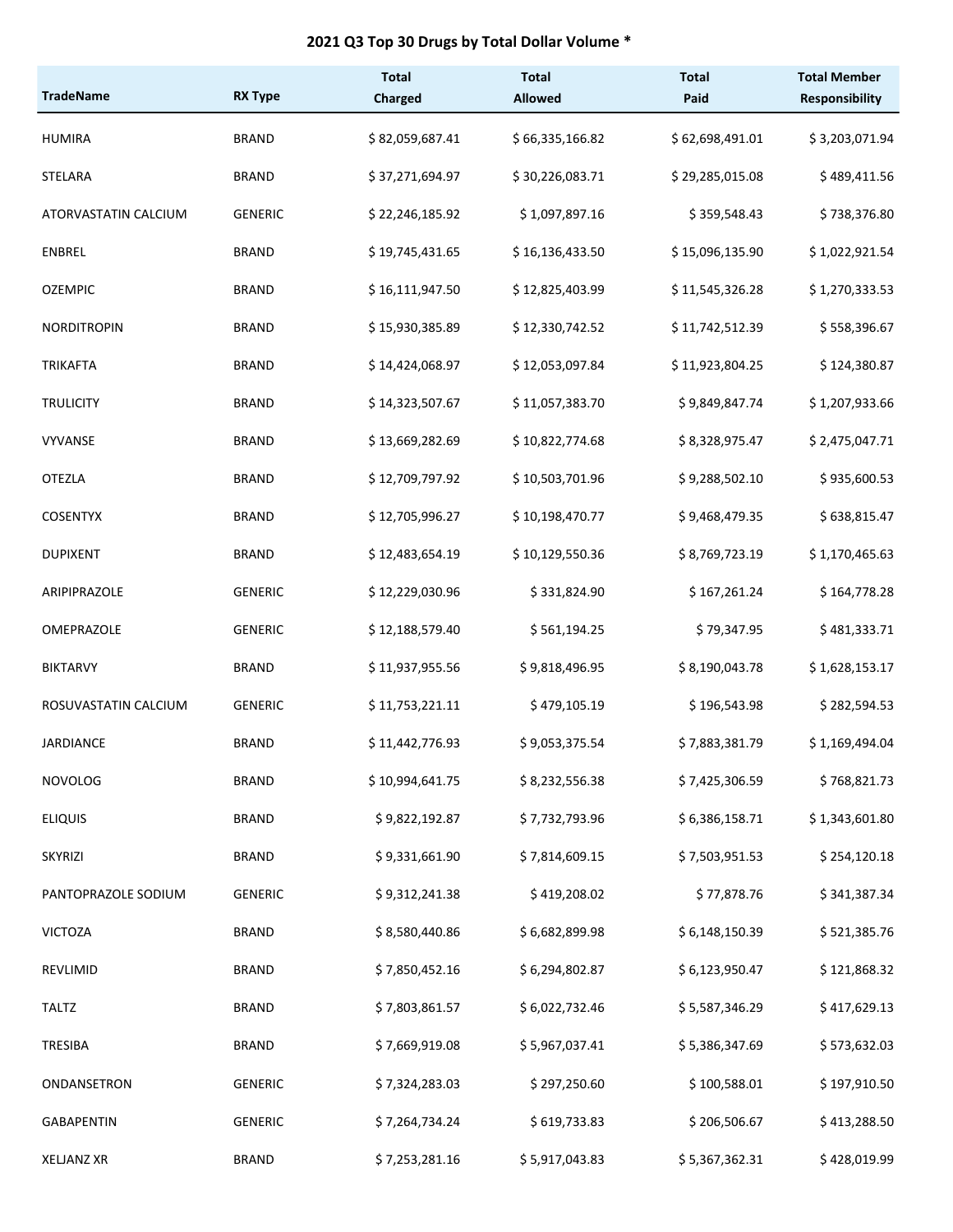| SERTRALINE           | GENERIC      | \$7,197,949.88 | \$625,452.86   | \$80,489.85    | \$544,962.70 |
|----------------------|--------------|----------------|----------------|----------------|--------------|
| <b>HYDROCHLORIDE</b> |              |                |                |                |              |
| <b>JANUVIA</b>       | <b>BRAND</b> | \$7.085.892.44 | \$5.352.226.32 | \$4.666.459.39 | \$685.878.72 |

\* To be included in this table, at least 20 prescriptions for the drug must exist in the database.